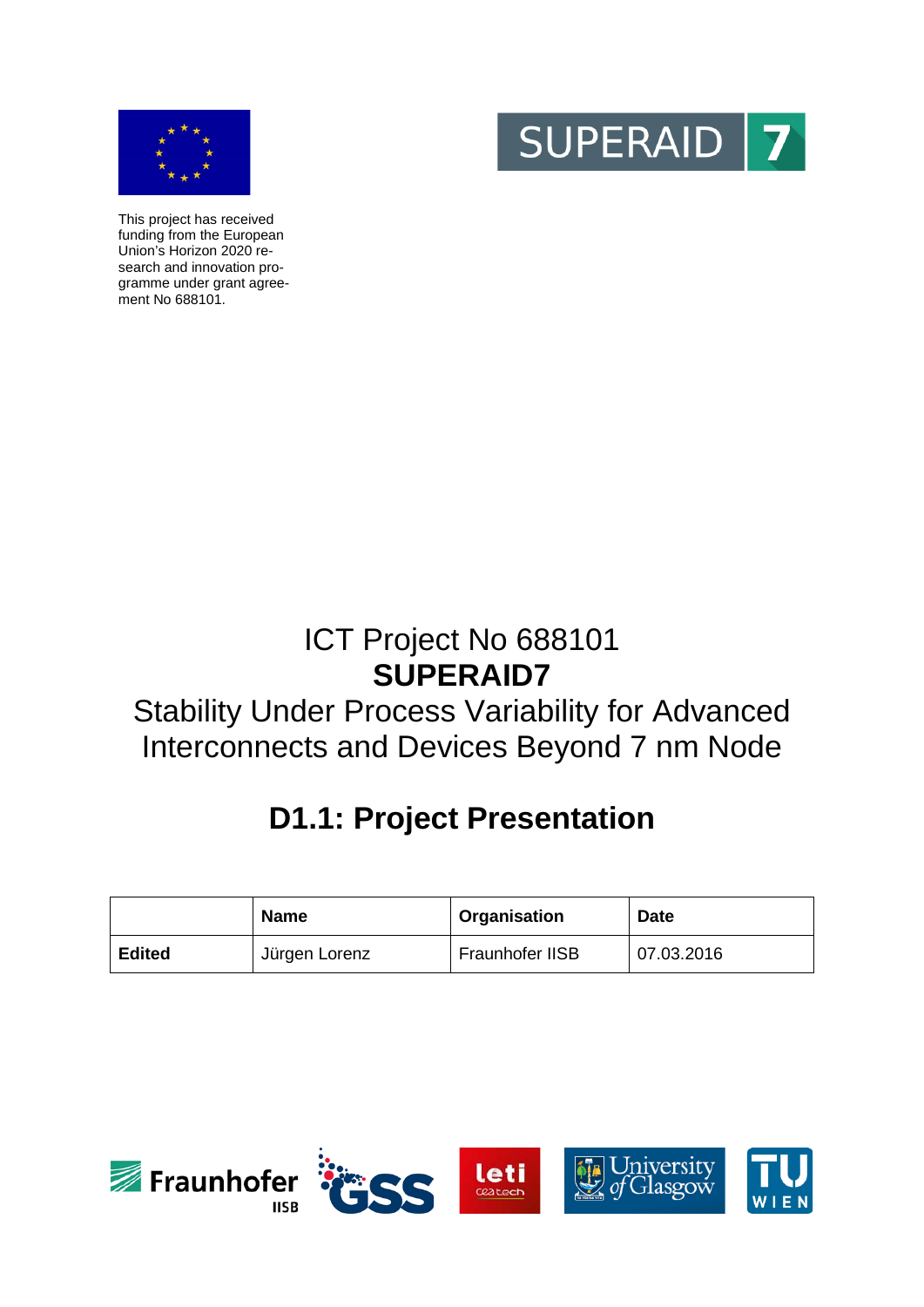## **Contents**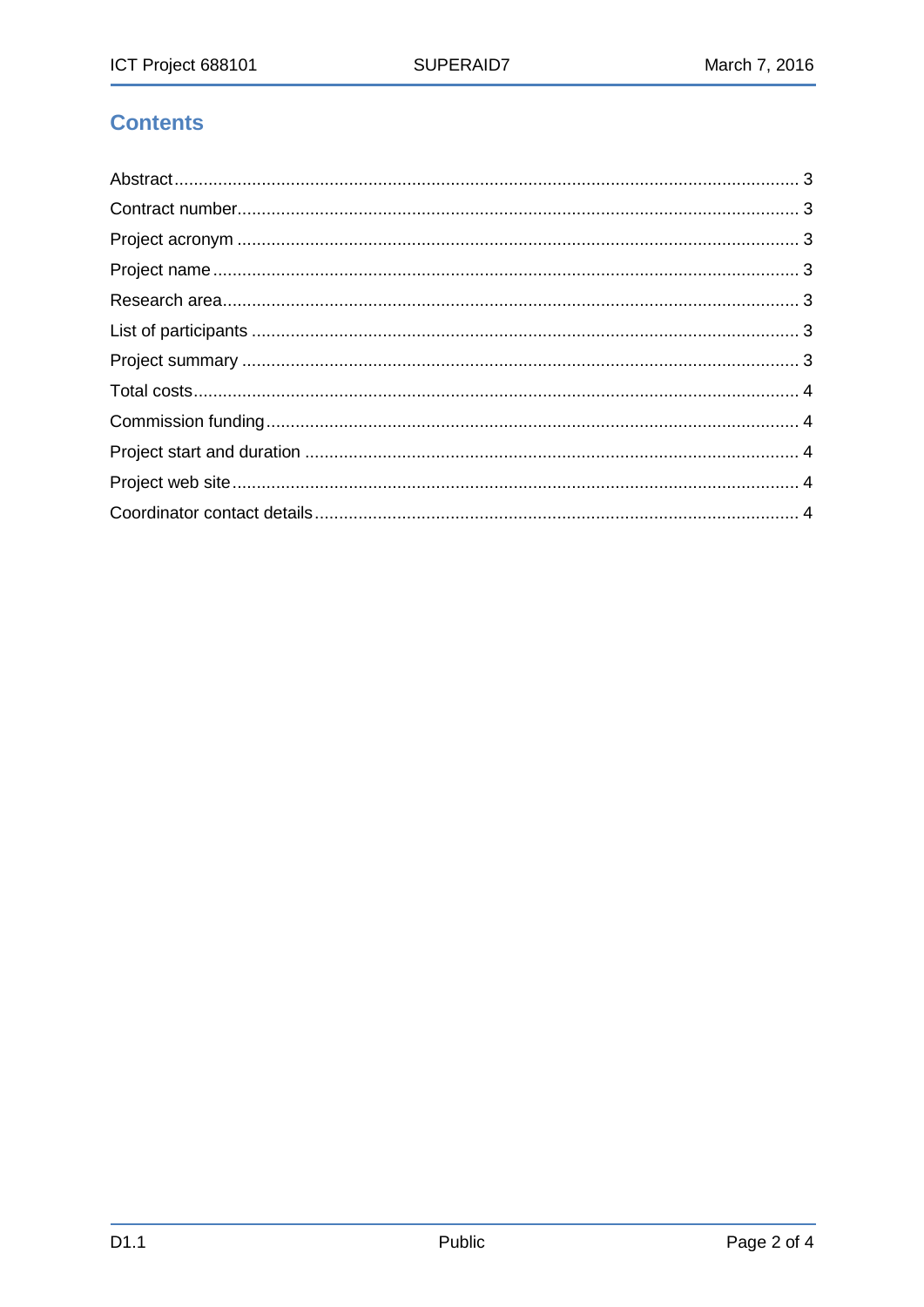### <span id="page-2-0"></span>**Abstract**

This Project Presentation provides a high-level summary of the SUPERAID7 project to the public, including the objectives, and outline of the workplan and of the commercialization perspectives, and information on the consortium and the project duration and budget.

#### <span id="page-2-1"></span>**Contract number**

688101

#### <span id="page-2-2"></span>**Project acronym**

SUPERAID7

#### <span id="page-2-3"></span>**Project name**

<span id="page-2-4"></span>Stability Under Process Variability for Advanced Interconnects and Devices Beyond 7 nm node

#### **Research area**

H2020-ICT-2015: Generic micro- and nano-electronic technologies

### <span id="page-2-5"></span>**List of participants**

Fraunhofer-Gesellschaft zur Förderung der angewandten Forschung e.V. **Example 2018** 2019 11: Germany Gold Standard Simulations ltd United Kingdom CEA-Leti France UNIVERSITY OF GLASGOW UNIVERSITY OF GLASGOW TECHNISCHE UNIVERSITÄT WIEN Austria

#### <span id="page-2-6"></span>**Project summary**

Among the physical limitations which challenge progress in nanoelectronics for aggressively scaled More Moore, process variability is getting ever more critical. Effects from various sources of process variations, both systematic and stochastic, influence each other and lead to variations of the electrical, thermal and mechanical behavior of devices, interconnects and circuits. Correlations are of key importance because they drastically affect the percentage of products which meet the specifications. Whereas the comprehensive experimental investigation of these effects is largely impossible, modelling and simulation (TCAD) offers the unique possibility to predefine process variations and trace their effects on subsequent process steps and on devices and circuits fabricated, just by changing the corresponding input data. This important requirement for and capability of simulation is among others highlighted in the International Technology Roadmap for Semiconductors ITRS.

SUPERAID7 will build upon the successful FP7 project SUPERTHEME which focused on advanced More-than-Moore devices, and will establish a software system for the simulation of the impact of systematic and statistical process variations on advanced More Moore devices and circuits down to the 7 nm node and below, including especially interconnects. This will need improved physical models and extended compact models. Device architectures addressed in the benchmarks include especially TriGate/ΩGate FETs and stacked nanowires, including alternative channel materials. The software developed will be benchmarked